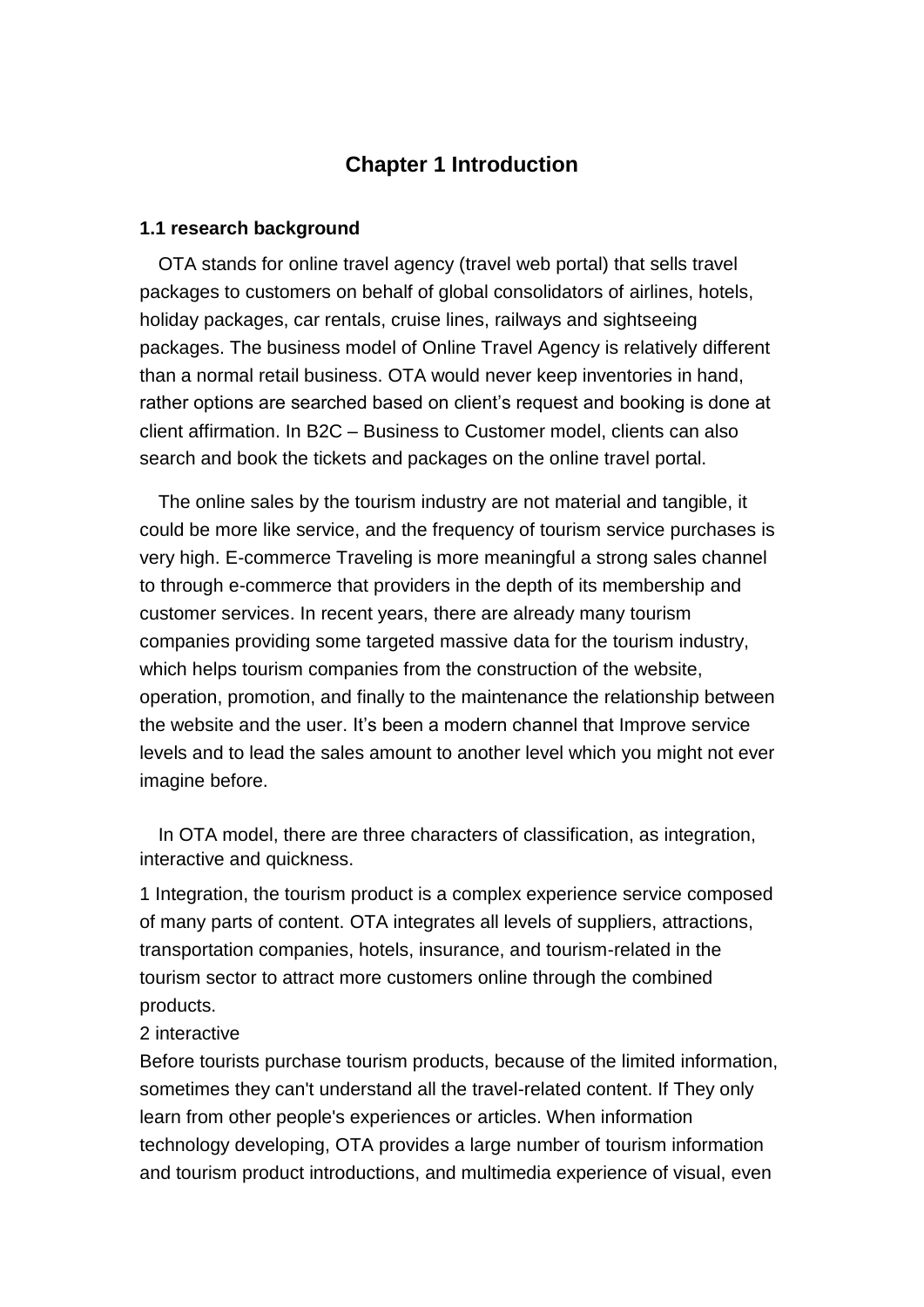3D effects, enabling to have explanation and training for large number of potential tourists.

3 quickness

Tourism is a service industry, and tourism e-commerce provides services to tourists at any time. The online travel company is relying own technical advantages to achieve 24-hours-a-time services that cannot be completed by traditional tourism companies, using the network for promotion, electronic media transmission of information, real-time order confirmation and payment, and so on. Therefore, e-commerce has been called the most profitable of IT industry. OTA is also considered to be a most sensitive one to the Internet and market both.

In 2014, the scale of China's online travel market reached 277.29 billion yuan, an increase of 27.1% over the previous year. It will continue to maintain rapid growth in the next four years, and it is expected to reach 650 billion yuan in 2018 by official forecasting.

However, To China's online travel market, Ctrip and E-long were established in 1999, but "online travel" was formed as a new service format form 2003. It was marked by Ctrip, replacement of store sales by membership and telephones service has become a trend of tourism product with new sales channels. As the new business model of the tourism market at that time, Ctrip became the sign of China's online travel agency. For OTA, it is mainly a call center that has become the research direction of China's online travel industry. With the new competitor came out, such as Qunar, donkey mothers, and Tuniu, LY.com, etc. it officially marked the new age of China's online travel industry.

The Chinese OTA age used to divide by 4 stages during last two decades. The stage 1 (the end of the 90th century to the beginning of the 20th century) The cultivation period of online travel consumption mainly depends on the "commission model" of airline reservations + hotel reservations, the website cooperates with suppliers (hotels, airlines, etc.) through the Internet to reach the customs. To provide customers with information through the website platform to book a hotel or airline ticket. This stage is represented by pioneer companies Ctrip and e-Long.

 The stage 2 (2003-2006), the growth period of the online travel market, mango, Ly.com of Tongcheng, etc. entered the OTA market and introduced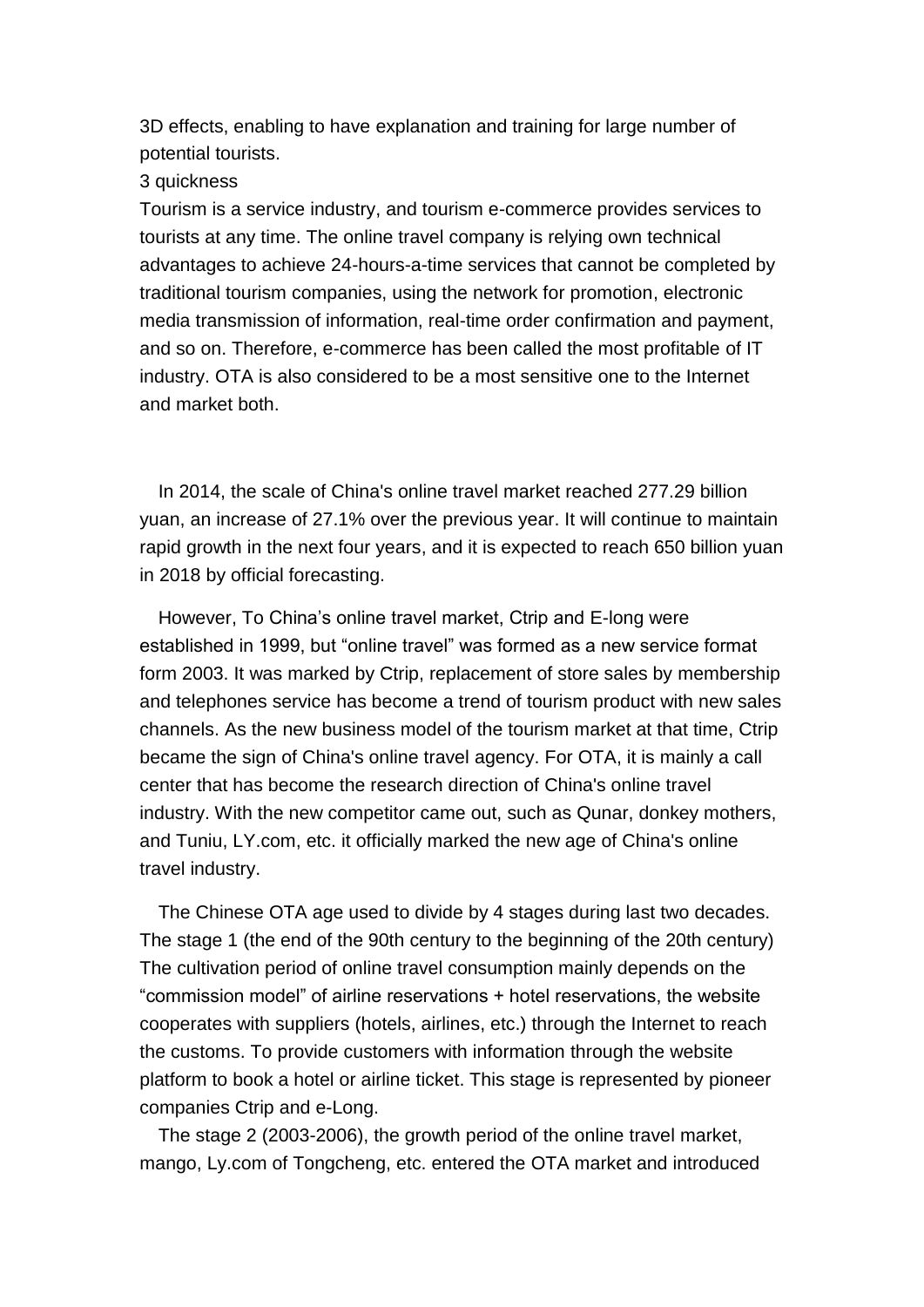diversity and mature offline products. Different agencies have different quotations, the vertical websites that provide high performance cost of services had emerged, such as Qunar.

 The stage 3 (2006-2010) at the time of segmentation and socialization of online tourism, citizen's living standards getting batter, and the demand of vacations has become more and more. combine tourist attractions and travel route designs to provide online booking service sites. At this stage, online travel users are more mature. Demand extends from booking to exchange, and travel websites are socialized, the comes out company such as Mafengwo.

In the stage 4 (2010-2012), there are new competitors enter in the online travel market. Tencent, Taobao, JD and other major e-commerce companies have entered the online travel platform market to provide pricing and service.

 The fifth stage (2013 -now) The online traveling market has become mobile and fragmented. The mobile market has become more important target for OTA strategy. Mobile APP startup to emerged the market demand of users for tourism customers Segmentation.



## **1.2. OTA enterprises significance**

Overall, Market classify OTA into four categories, and all companies on these four categories.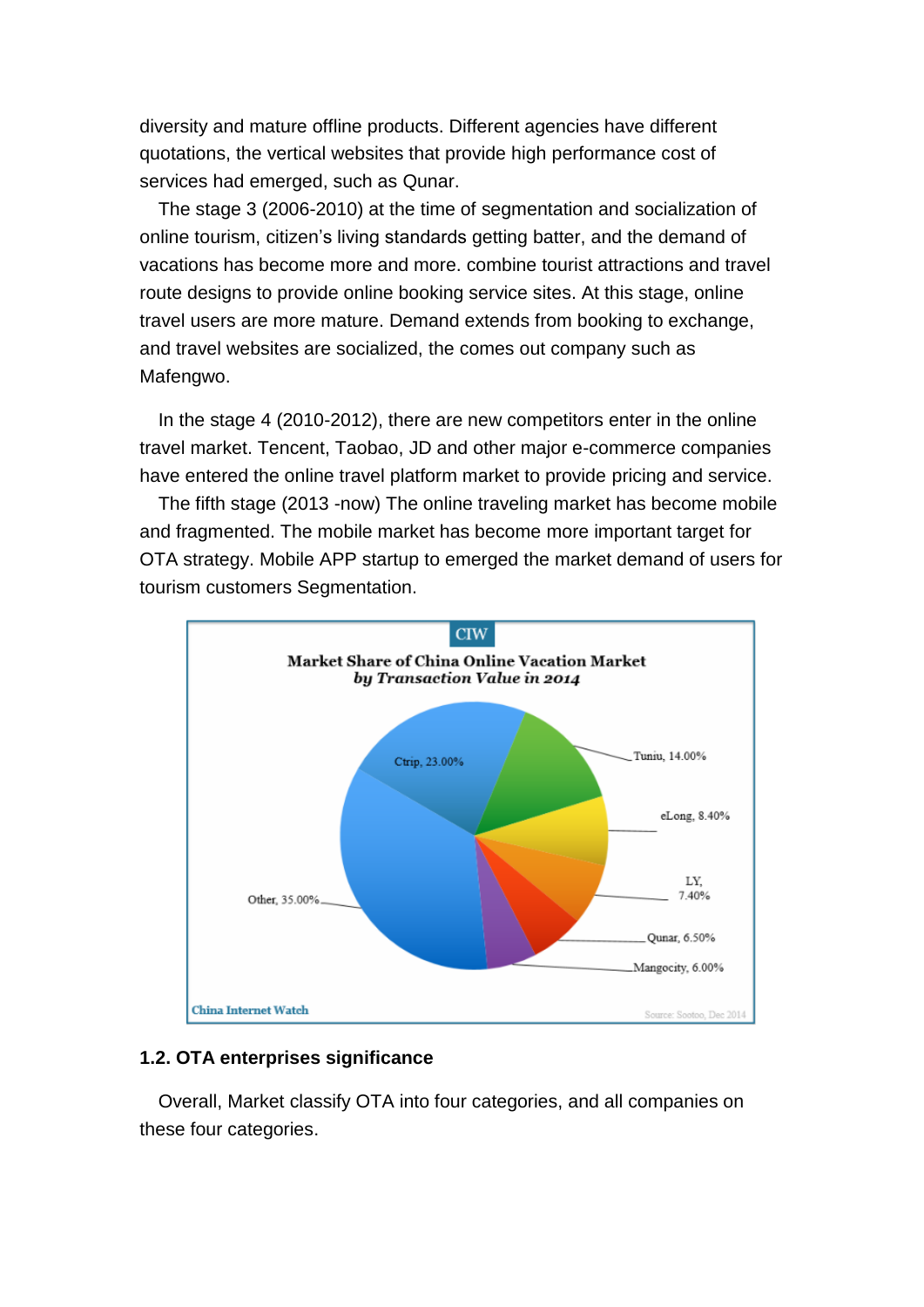First, integration type. representatives as Ctrip, Elong, and Ly.com, we called it one-stop service. Hotels, airline tickets, free travel, and all exclusive products. At present, Ctrip still occupies the leading position.

 Secondly, the content platform type. Taobao travel, mafengwo, poor travel network as the representative, the profit model is by advertising. Where to go, Cool News, Taobao Travel is a travel search engine, and Mamcomb and qyer.com are UGC online travel websites.

 Third one, the vertical OTA type. This type representative Tuniu as well, it mainly producing exclusive travel products, numerous production line; The advantage of this kind of company is clear positioning, and there is a greater user stickiness in customs experience.

 The fourth, mobile APP type. The mobile terminal is further divided into the following categories. Booking class, such as Ctrip and Qunar to move clients form its website terminal; tool class, such as "varifight"; and a class of travel Raiders type, such as otw.cn, bread travel and so on.



Ctrip is a Chinese provider of travel services including accommodation reservation, transportation ticketing, packaged tours and corporate travel management. Shanghai-based Ctrip was founded by James Liang, Neil Shen, Min Fan, and Qi Ji in 1999.It listed on NASDAQ in 2003 in a Merrill Lynch-led offering, raising US\$75 million (4.2 million ADRs at \$18 each) and then further appreciated by 86% to close at \$33.94 in its first day of trading. Ctrip traded at a peak of \$37.35, making it the first company since the November 2000, IPO its price double in the first day of trading. In 2006, about 70% of Ctrip's sales came from just four cities in China: Beijing, Guangzhou, Shanghai, and Shenzhen. In December 2013, Ctrip acquired the American travel company Tours4fun for over \$100 million. In May 2015, The Priceline Group announced it would be investing an additional \$250 million in the company. In November 2016, Ctrip acquired the Scottish travel company Skyscanner. Trip has grown in recent years. In 2015, Ctrip's net revenues were RMB 10.9 billion (USD 1.7 billion), up 48% year-on-year. In 2016, its net revenue grow 76% year-on-year to RMB19.2 billion (USD 2.9 billion).On November 1 2017, Ctrip acquired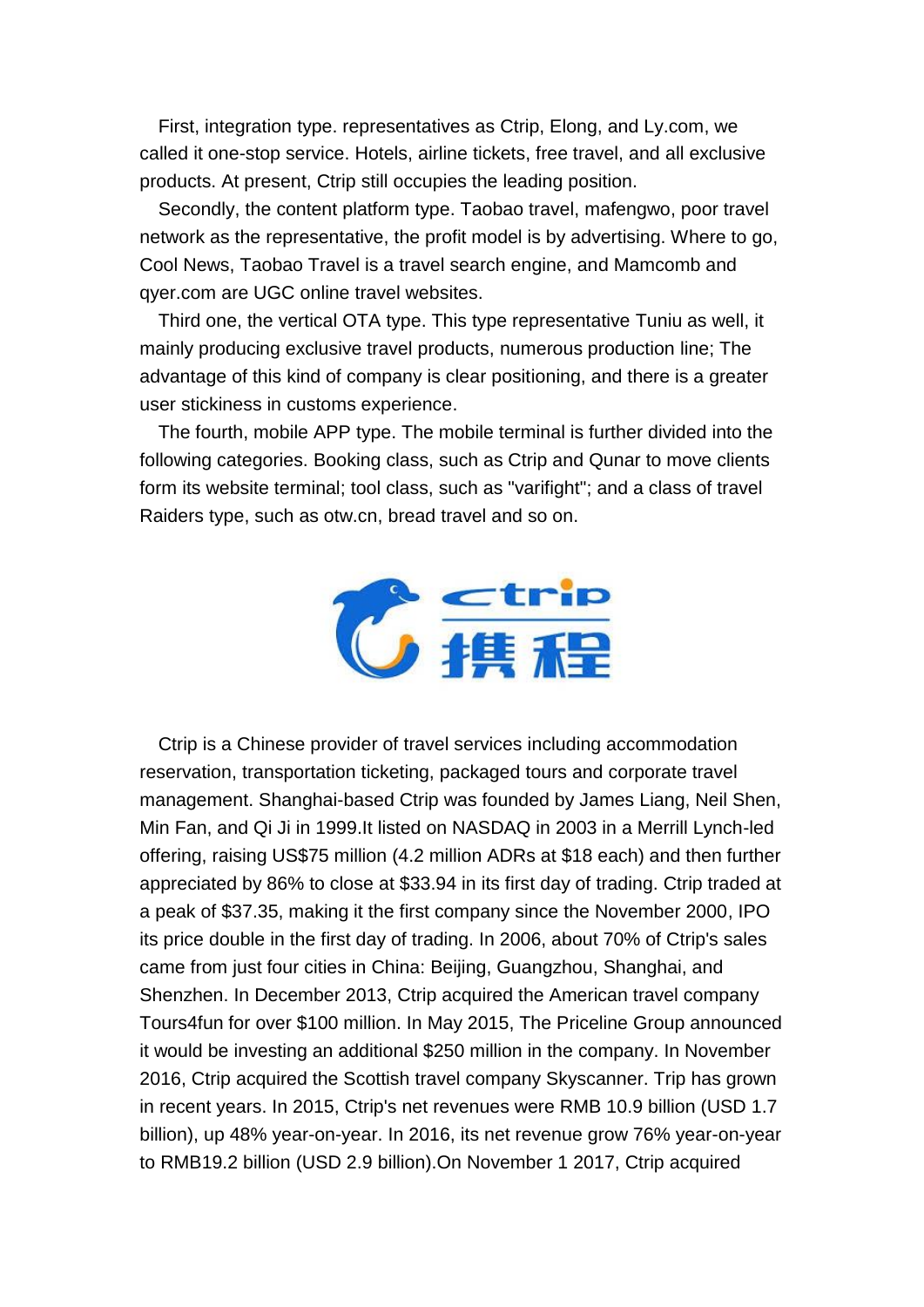United States travel research website Trip.com, rebranding it as their global brand website. In 2017, Ctrip Plans to open 1,000 offline franchise stores in China, for against Tuniu in domestic terminal market.



Tueniu was founded based Nanjing China in October 2006 and provides consumers with 24-hour 365-day telecom services from 64 cities including Beijing, Tianjin, Shanghai, Guangzhou, Shenzhen and Nanjing. Follow-up services and guarantees. Tueniu provides more than 80,000 kinds of tourism products for consumers to choose from, including tours, self-help, self-driving, cruises, hotels, visas, scenic tickets and corporate travel. On December 15,2014, Tueniu Tourism announced that it had invested in by Hony Capital, Jingdong Mall and Ctrip. 2015 Hainan Airlines plans to invest 500 million U.S. dollars in strategic cooperation. The two sides will use their high-quality resources to conduct in-depth cooperation in online travel, aviation, and hotel services.

 The Analysys report showed that in the third quarter of 2015, the volume of the road cattle transaction reached 4.65 billion yuan, a year-on-year increase of 141.1%. This is already a three-digit year-on-year growth for Tuniu's three consecutive quarters: During the second quarter of 2015, the scale of transit cattle transactions increased by 135.3% year-on-year; in the first quarter, this figure was 122.8%. Judging from the growth rate, Tuniu once again regained the top of industry. from the annual results, Tuniu's net income in 2015 was RMB 7.6 billion (US\$ 1.18 billion) which an increase of 116.3% from 2014. The increase in revenue mainly comes from the increase in group travel, DIY travel and other income. The total number of visitors in 2015 was 4,449,053, which was an increase of 103.9% compared with 2,181,834 in 2014.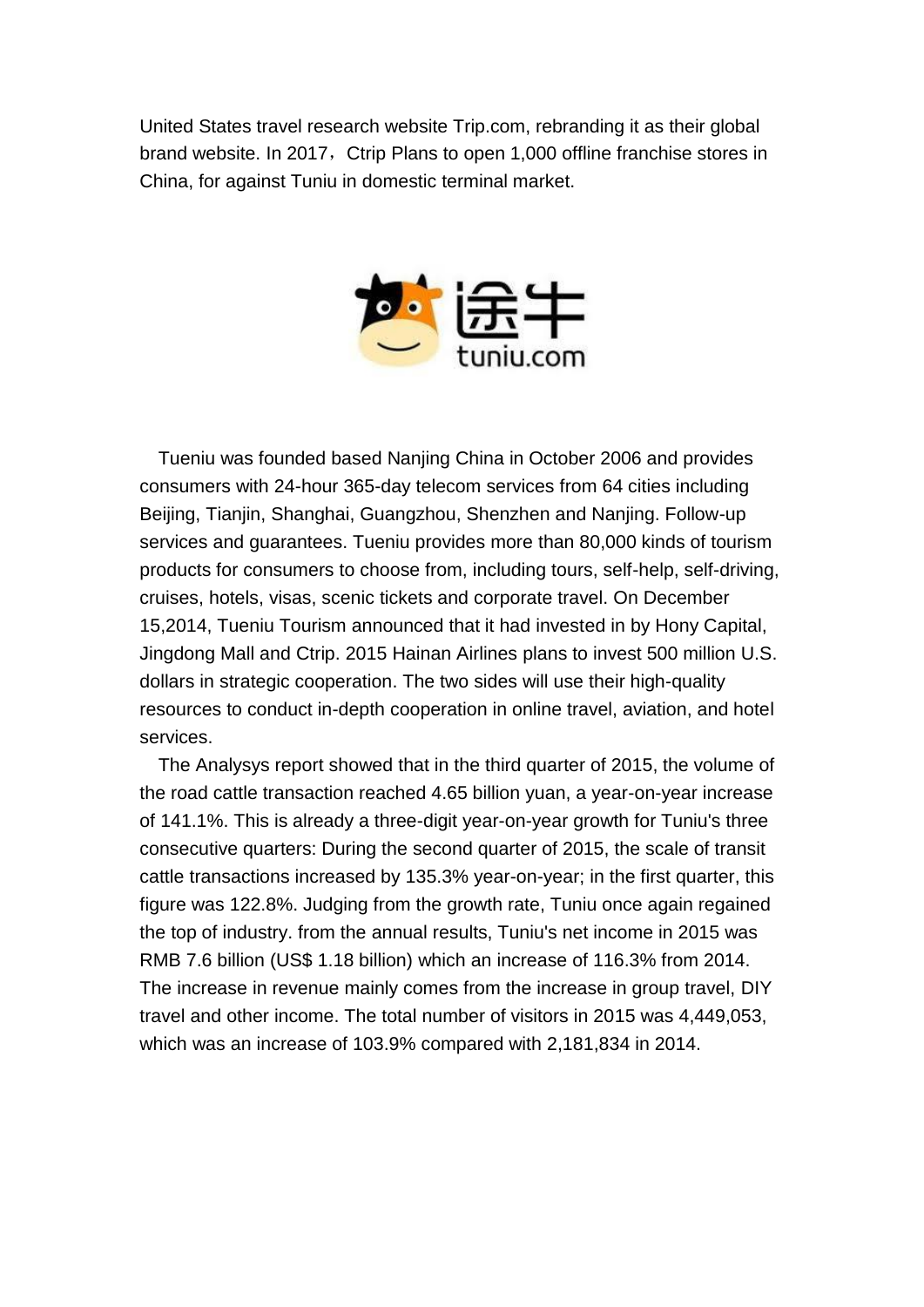

LY.com is an abbreviation of Tongcheng Network Technology company founded in 2004 and headquartered in Suzhou, China. It is the leading leisure travel online service provider in China. The rapid growth and innovative business model of LY.com has won the favor of the capital market and the strong support of the industry. It has won hundreds of millions of investments in institutions such as Lantern Holdings, Tencent Technology, and Boyu Capital Wanda; in April 2014, Tongcheng Travel has obtained Ctrip's strategic investment of over US\$200 million.LY.com is one of the three major OTA in China's online travel industry. The company takes the "customs first" as its strategic goal, and takes entrance tickets for its attractions as entrance, and actively organizes business sections such as peripheral tours, long-line tours, and cruise traveling. In 2014, LY.com operates the number of service visits was approximately 30 million people, with an average annual increase of 100%. In 2015, the number of service visits exceeded 100 million people, an increase of 200% year-on-year.

On 29<sup>th</sup> December, 2017, Tongcheng-Ly.com and E-long announced their merger a one named Tongcheng-elong. Before the merger, Ly.com of Tongcheng's was mainly focused on air tickets, hotels, train tickets and bus tickets. The business of e-long was mainly focused on the hotel business. In addition of mergers possibility at the business level, both parties have common shareholders which is Ctrip and Tencent. Tencent is the second largest shareholder of eLong and the third largest shareholder of Tongchengly.com, while Ctrip is the largest shareholder of eLong and the second largest shareholder of ly.com. After the merger, the two sides integrated the advantages resources of hotels and transportation, obtained support from Ctrip on the supply chain resources, then accelerated the process of entering by capital market. however, Tongcheng-ly.com and eLong have opened two entrances to the "fight train ticket" and "hotel" in the WeChat Wallet to realize the interoperability of the resources of both parties. According to statistics, Ctrip and e-long have nearly 200 million consumer members. In 2017, the